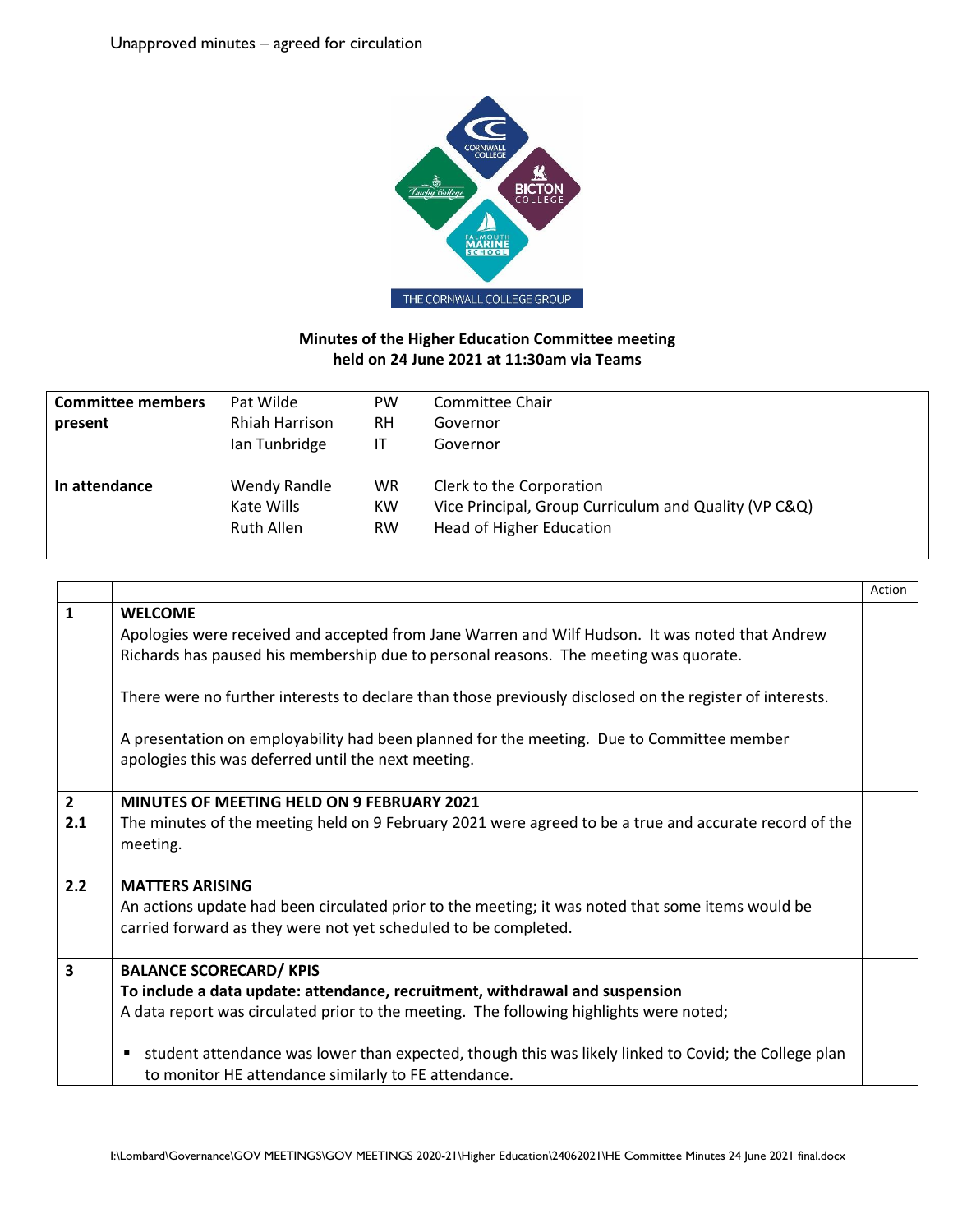|   | There is variation in student retention – with this being of concern at Eden and Newquay Campuses in<br>$\blacksquare$<br>particular.<br>An increase in suspensions and withdrawals was reported, with some students who had previously<br>п<br>suspended their course now looking to re-join and form part of the new student cohort.<br>In response to a Committee member's question it was reported that the factors impacting retention<br>include an increase in the number of students travelling to sites and students understanding of what<br>their course involves; the need to provide earlier clarity on course expectation was highlighted. Moving<br>forwards the data will be reported in both learner numbers and percentages. The value of presenting<br>data by campus was considered; it was noted that a five point plan to progress the campus specific<br>retention issues has been implemented.<br>The data for applications and acceptances concluded that there were no concerns. In response to a<br>Committee member's question, progression data will be collated moving forward using an online<br>process. The HE team have worked hard to keep students on programme and up to date with focussed<br>tutorials to support students.                                                                                                                                                                                                                                                                                                                                                                                                                                                                                                                                                                                                                                                                                                                                                                                                                                                                                                                                                                                                                                                                                                                                                                                                                                               |                  |
|---|------------------------------------------------------------------------------------------------------------------------------------------------------------------------------------------------------------------------------------------------------------------------------------------------------------------------------------------------------------------------------------------------------------------------------------------------------------------------------------------------------------------------------------------------------------------------------------------------------------------------------------------------------------------------------------------------------------------------------------------------------------------------------------------------------------------------------------------------------------------------------------------------------------------------------------------------------------------------------------------------------------------------------------------------------------------------------------------------------------------------------------------------------------------------------------------------------------------------------------------------------------------------------------------------------------------------------------------------------------------------------------------------------------------------------------------------------------------------------------------------------------------------------------------------------------------------------------------------------------------------------------------------------------------------------------------------------------------------------------------------------------------------------------------------------------------------------------------------------------------------------------------------------------------------------------------------------------------------------------------------------------------------------------------------------------------------------------------------------------------------------------------------------------------------------------------------------------------------------------------------------------------------------------------------------------------------------------------------------------------------------------------------------------------------------------------------------------------------------------------------------------------|------------------|
| 4 | <b>HE ACTION PLAN</b><br>The HE Action Plan had been circulated prior to the meeting. This plan presents the key indicators for<br>improvements and links into the Self Assessment Report (SAR) and the Office for Students (OfS)<br>conditions of approval. Although not an official requirement, the Committee recognised the assurance<br>the document provided on how the College is delivering its current HE provision and the longer term HE<br>strategy. The following highlights were noted:<br>Statements have been included to align the plan with the College Operating Statement without<br>п<br>introducing too much duplication.<br>The College have satisfied OfS requirements well; further information provided under agenda item 6.<br>A strong relationship has been built with MIS resulting in good quality data allowing impactful<br>analysis. Work remains to be completed around mapping the College data reporting methods against<br>OfS data reporting.<br>Training opportunities for HE staff specifically in terms of FDAP and approvals was identified at the<br>٠<br>spring term Programme Committee Meetings (PCMs).<br>The National Student Survey results are expected in July. However, the internal College survey<br>٠<br>struggled to reach a representative return. A Committee member suggested considering a different<br>survey style to increase completion; the College plan to unpick this further.<br>The College are beginning to see confidence growing in the using its own foundation degree awarding<br>٠<br>powers with further proposals being completed.<br>A good relationship has been developed with Falmouth University, further progression and next steps<br>٠<br>will be explored. Following discussion, the Committee suggested either the Vice Principal C&Q or the<br>Principal meet with the University to identify their course of travel with a view to create a shared<br>strategic statement in terms of joint delivery.<br>In response to a Committee member question, the College are keen to retain the relationship with<br>п<br>Marjon's yet there is no further provision to develop at present.<br>Course reps have been effective in adding to the quality of the PCMs; further opportunities for<br>٠<br>increasing student consultation would be advantageous.<br>The HE staff community began the year with a focus on new research and scholarly activity; a Teams<br>٠<br>channel to share best practice has been effective. | KW/<br><b>JE</b> |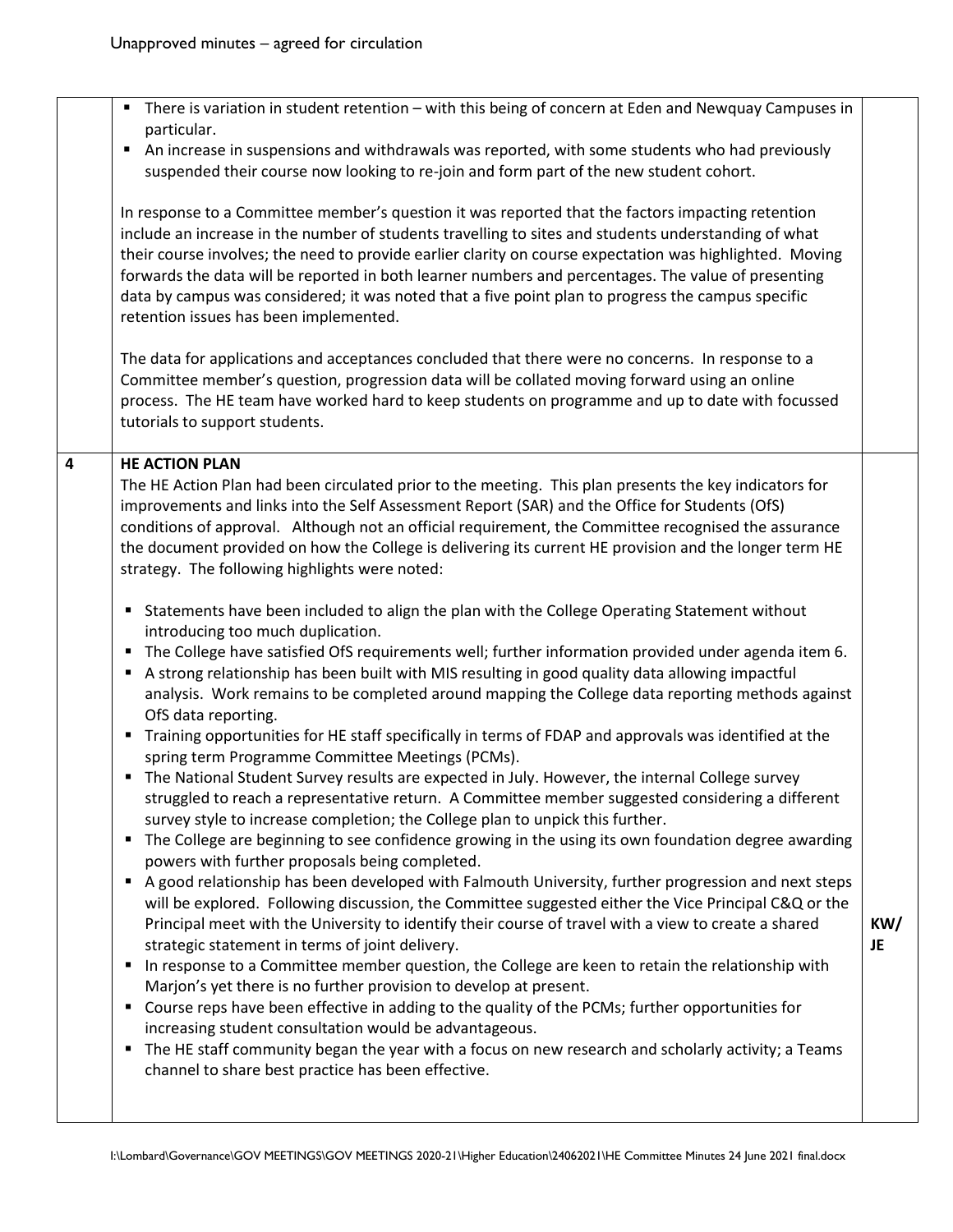|                         | In response to a Committee member question on opportunities for the development of research activity<br>with partners, it was reported that recent conversations have indicated that some awarding Universities<br>have expressed reservations in this regard. The College are unsure how this might impact on future<br>relationships and research activity. After discussion the Committee suggested it might be timely to hold<br>further discussions around the post graduate offer and reconsider the delivery of the Masters provision.<br>The College plan to hold a HE Conference week in the Autumn term to deliver CPD, increase engagement<br>of staff and students and develop a closer rapport between level 3 FE and HE level 4 teams. A discussion<br>took place on ensuring equality between the FE and HE provisions, noting this aim is contained in the<br>operating statement and that progress is being made, with continuing developments required at the<br>Newquay and Stoke campuses. |  |
|-------------------------|----------------------------------------------------------------------------------------------------------------------------------------------------------------------------------------------------------------------------------------------------------------------------------------------------------------------------------------------------------------------------------------------------------------------------------------------------------------------------------------------------------------------------------------------------------------------------------------------------------------------------------------------------------------------------------------------------------------------------------------------------------------------------------------------------------------------------------------------------------------------------------------------------------------------------------------------------------------------------------------------------------------|--|
| $6\phantom{1}$          | OFFICE FOR STUDENTS (OFS) UPDATE<br>A paper had been circulated prior to the meeting. The following highlights were noted:<br>The 19/20 monitoring progress has been reviewed; the APP requires rewriting for 2022 onwards (see<br>item 9 below).<br>" The College await the phase 2 consultation on the OfS 'B' conditions.<br>Recent OfS statements regarding academic freedom and free speech on campus.                                                                                                                                                                                                                                                                                                                                                                                                                                                                                                                                                                                                    |  |
| 6.1                     | <b>Conditions of registration</b><br>It was reported that the College have no concerns linked to compliance with the conditions of<br>registration.                                                                                                                                                                                                                                                                                                                                                                                                                                                                                                                                                                                                                                                                                                                                                                                                                                                            |  |
| 6.2                     | <b>Internal review of Condition C1</b><br>The College undertook the review as determined by OfS, which concluded that students were satisfied<br>with the College communications during Covid.                                                                                                                                                                                                                                                                                                                                                                                                                                                                                                                                                                                                                                                                                                                                                                                                                 |  |
| $\overline{\mathbf{z}}$ | <b>LEARNER VOICE</b><br><b>Student complaints</b><br>A report had been circulated prior to the meeting. It was reported that the College have held early<br>conversations with students providing staff with the opportunity to address any concerns early. It was<br>noted that all activity is recorded with the complaints team.<br>The Committee noted that the level of student satisfaction was good, especially considering the year<br>experienced by the students due to the pandemic.                                                                                                                                                                                                                                                                                                                                                                                                                                                                                                                |  |
| 8                       | <b>SUMMARY OF HEAB MINUTES</b><br>A report had been circulated prior to the meeting, with an update from a meeting held this week shared<br>with Committee. The report provided a summary of PCMs that had taken place during the spring term,<br>details on academic voice, information on internal progression, and considered the terms of reference<br>for the HE Regulation sub committee which will be put in place in time for HEAB sign off early in the<br>academic year. Governor acknowledged the time commitment required to put the Committees in place<br>yet noted the longer term impact in terms of effective governance.                                                                                                                                                                                                                                                                                                                                                                     |  |
| 9<br>9.1                | <b>ACCESS AND PARTICIPATION PLAN (APP)</b><br>Impact of 19/20 actions<br>The Committee reflected on the report circulated prior to the meeting. The return submitted to OfS<br>referenced the impact of the Covid-19 pandemic on students and on the College's ability to deliver on<br>the ambition and strategy that was set out in the 2019-20 plans. It was reported that the College have                                                                                                                                                                                                                                                                                                                                                                                                                                                                                                                                                                                                                 |  |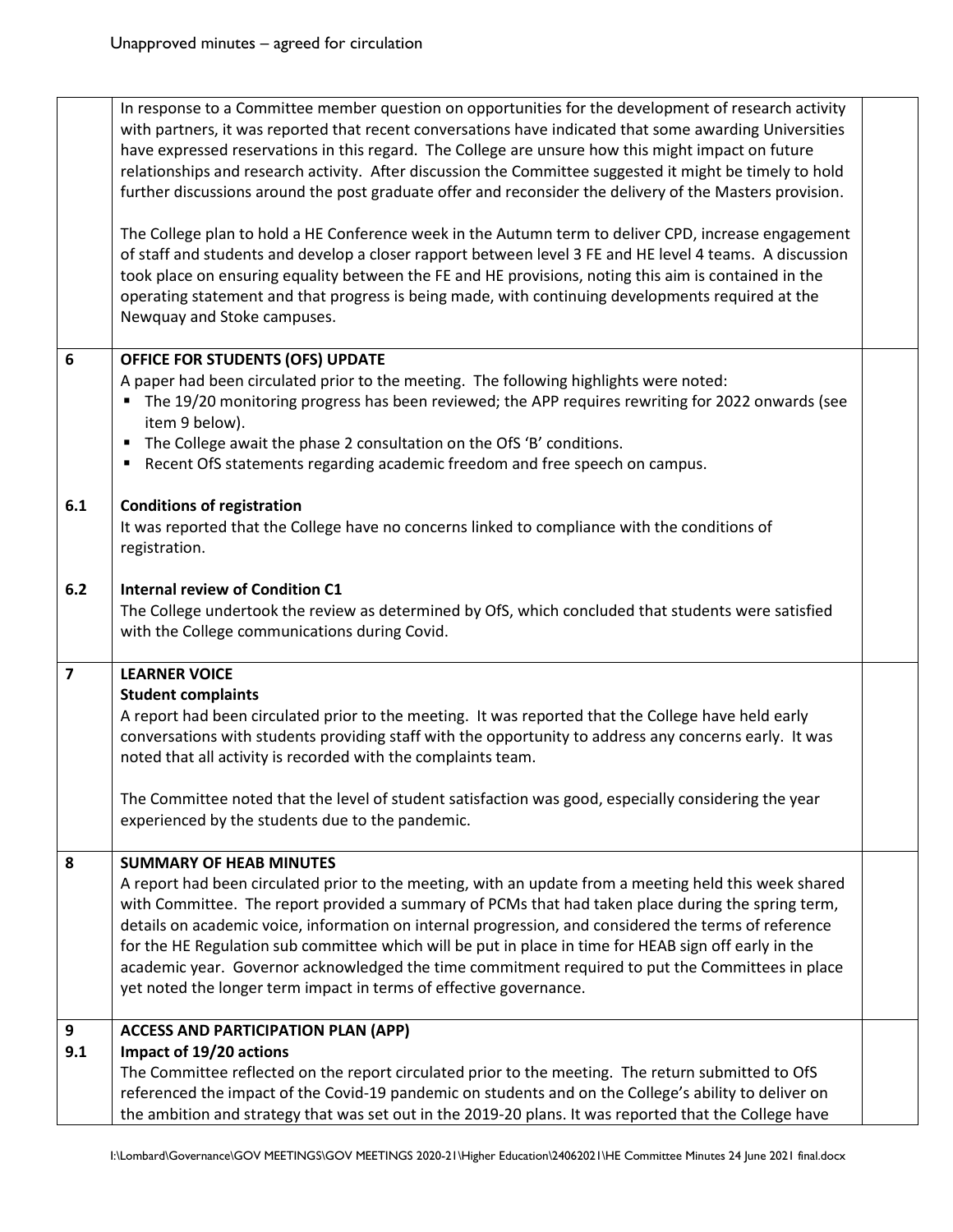| 9.2  | investigated significant time on student communication and plan to integrate student feedback into<br>wider processes and practices, and share across TCCG to ensure consistency moving forward. A<br>Committee member suggested the College identify a process of sharing this student feedback with the<br>College E, D&I Committee.<br>It was reported that the OfS sign off relating to the return is expected in July/August.<br><b>Update on 2022 - 26 APP</b><br>The OfS requires a revised Access and Participation Plan for 2022-2026 to be submitted from July 2021.<br>The deadline runs from 1/07/2021 to 02/2022; the College plan to submit early, proposing the APP be<br>prepared over the summer with a period for student consultation and then shared with the E,D&I<br>Committee and HEAB. If timely, the Committee agreed to hold a special meeting to review and<br>recommend the APP for approval at the Board's October meeting.<br>It was reported that a review of other College APPs had identified language used to set realistic targets<br>for diversity. After discussion it was understood that the College plan to develop networks and attend<br>AOC policy meetings to gather a consensus across SW Colleges. The Committee were supportive of the<br>targets proposed. | <b>KW</b> |
|------|------------------------------------------------------------------------------------------------------------------------------------------------------------------------------------------------------------------------------------------------------------------------------------------------------------------------------------------------------------------------------------------------------------------------------------------------------------------------------------------------------------------------------------------------------------------------------------------------------------------------------------------------------------------------------------------------------------------------------------------------------------------------------------------------------------------------------------------------------------------------------------------------------------------------------------------------------------------------------------------------------------------------------------------------------------------------------------------------------------------------------------------------------------------------------------------------------------------------------------------------------------------------------------------------------------|-----------|
| 10   | HE RELATED RISKS FROM THE RISK REGISTER                                                                                                                                                                                                                                                                                                                                                                                                                                                                                                                                                                                                                                                                                                                                                                                                                                                                                                                                                                                                                                                                                                                                                                                                                                                                    |           |
|      | Detail on the one HE risk on the Group risk register had been circulated prior to the meeting. The<br>Committee were informed that although the OfS enhanced monitoring had been suspended as a result<br>of the Deloitte report, the College continue to be regularly monitored by the ESFA, therefore the risk<br>remains ongoing.                                                                                                                                                                                                                                                                                                                                                                                                                                                                                                                                                                                                                                                                                                                                                                                                                                                                                                                                                                       |           |
| 11   | <b>BEYOND THE BOARDROOM</b>                                                                                                                                                                                                                                                                                                                                                                                                                                                                                                                                                                                                                                                                                                                                                                                                                                                                                                                                                                                                                                                                                                                                                                                                                                                                                |           |
|      | To include visits completed and potential for further visits<br>The Committee reflected on the recent Beyond the Boardroom visits completed by the Committee;<br>copies of the feedback reports had been circulated to Board. A Committee member noted that the<br>College have been focussed on the issues in FE/16-19 year olds, yet need to ensure the HE profile is<br>maintained. A Committee member reflected on the Newquay campus, its contribution to the Group and<br>the need to ensure the branding and presence of the campus on the site are reviewed to raise its profile.                                                                                                                                                                                                                                                                                                                                                                                                                                                                                                                                                                                                                                                                                                                  |           |
| 12   | <b>COMMITTEE STRUCTURE FOR 2021/2022</b>                                                                                                                                                                                                                                                                                                                                                                                                                                                                                                                                                                                                                                                                                                                                                                                                                                                                                                                                                                                                                                                                                                                                                                                                                                                                   |           |
| 12.1 | <b>Co-opted Committee members</b><br>The Committee reviewed its membership and were satisfied with the skills set on the Board deciding not<br>to recruit any further co-opted Committee members and instead await Andrew Richard's return.<br>It was noted that this would be Rhiah Harrison's last Committee meeting as her term of office as Student<br>Governor comes to an end 31/07/2021; Rhiah was thanked for her time and contribution to the<br>Committee.                                                                                                                                                                                                                                                                                                                                                                                                                                                                                                                                                                                                                                                                                                                                                                                                                                       |           |
| 12.2 | <b>Committee Chair recommendation to Board</b><br>Pat Wilde (PW) left the meeting and Ian Tunbridge took the role of Chair; the Committee noted no<br>further nominations for Committee Chair had been received and that PW was happy to remain as Chair<br>of HE Committee. The Committee agreed to recommend to Board that PW continues in the role of<br>Committee Chair. PW returned to the meeting.                                                                                                                                                                                                                                                                                                                                                                                                                                                                                                                                                                                                                                                                                                                                                                                                                                                                                                   | <b>WR</b> |